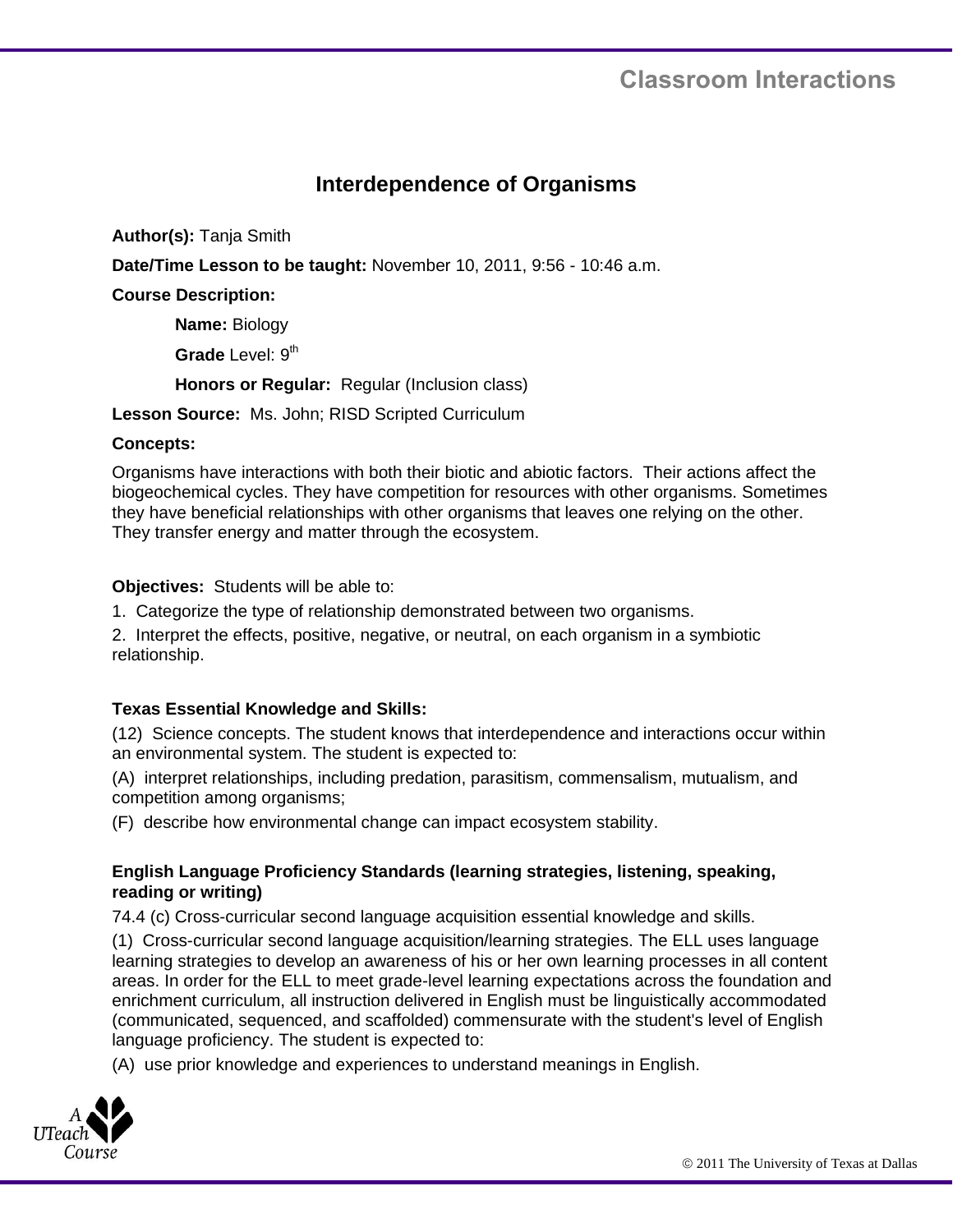#### **Materials List and Advanced Preparations:**

Arrive to class early and set up lab stations. As students leave first period, the teacher will post the translated vocabulary chart where students can see.

| <b>ITEM</b>                                             | Quantity | Source                     |
|---------------------------------------------------------|----------|----------------------------|
| Interactive notebooks and<br>supplies                   | 30       | Already in classroom.      |
| PPT - Ecology                                           | 1        | Provided by Ms. John.      |
| Pre-quiz                                                | 30       | Tanja will bring to class. |
| Post-quiz                                               | 30       | Tanja will bring to class. |
| Data Sheet                                              | 30       | Tanja will bring to class. |
| A-Symbiotic Relationships<br><b>Gallery Walk sheets</b> | 1 set    | Tanja will bring to class. |
| Stop Watch                                              | 1        | Tanja will bring to class. |
| <b>Arrow Cards</b>                                      | 1 set    | Tanja will bring to class. |
| <b>Station Number Cards</b>                             | 1 set    | Tanja will bring to class. |
| Vocabulary chart                                        | 1        | Tanja will bring to class. |

## **Safety:**

In case of emergency please follow emergency procedures according to RISD emergency guidelines. Mutual respect for others is expected. There are no chemicals or equipment being used besides paper, so there are no further safety issues.

## **Accommodations for Learners with Special Needs (ELL, Special Ed, 504, GT, etc.):**

ELL students will have a reference for key words in their native language, as well as scaffolded definitions in a chart that I will build for them and place at the front of the class. I will also incorporate pictures into the lesson, and have the students up and moving around stations.

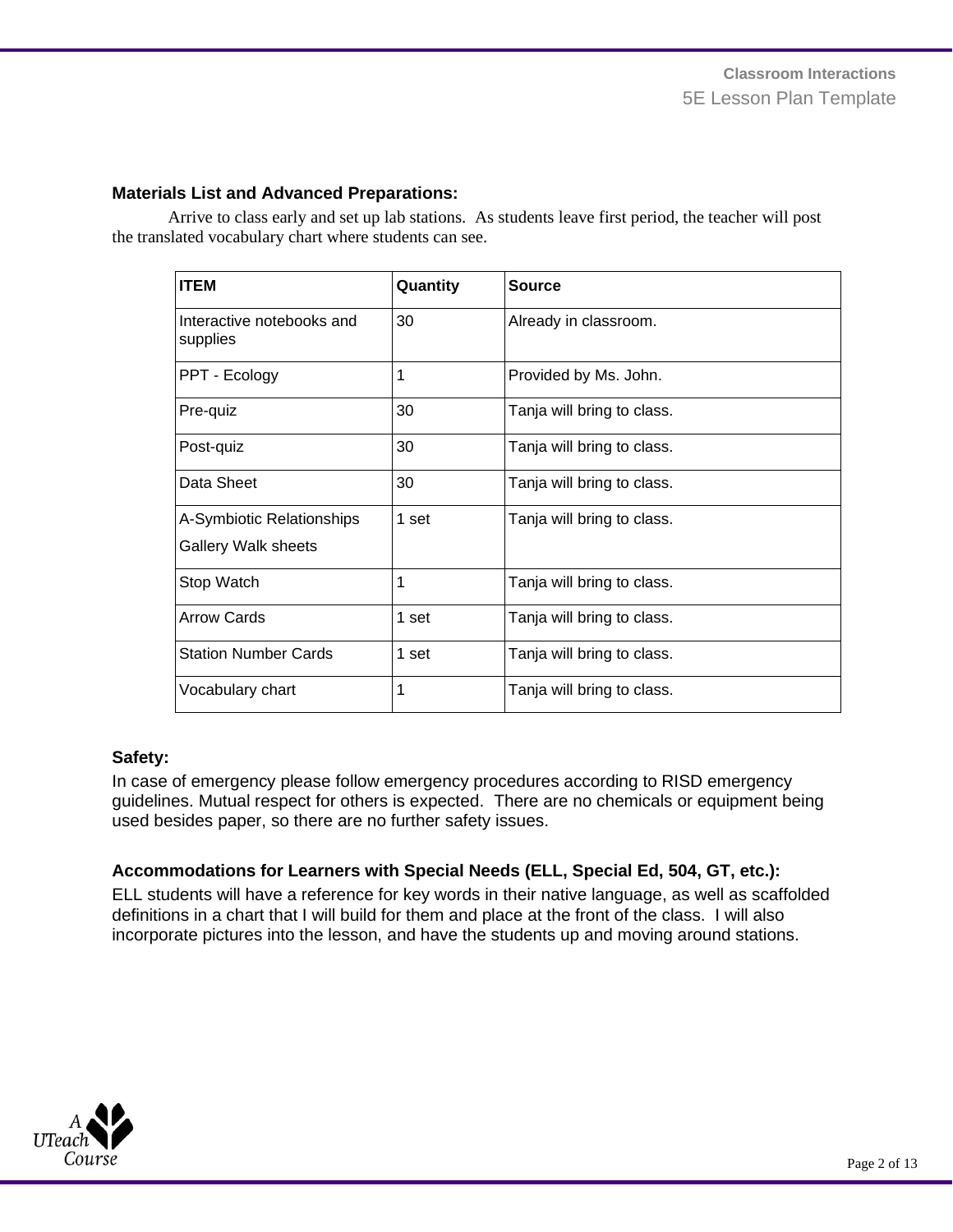| English                    | <b>Spanish</b>                       | <b>Vietnamese</b>        | <b>Short definition</b>                            |
|----------------------------|--------------------------------------|--------------------------|----------------------------------------------------|
| Ecosystem                  | Ecosistema                           | Hê sinh thái             | a population of organisms and their<br>environment |
| <b>Trophic Levels</b>      | Los Nieveles Troficós                | dinh dưỡng cấp độ        | energy levels                                      |
| Symbiotic<br>Relationships | Las Relaciones<br><b>Simbioticas</b> | công sinh mối quan<br>hê | things that are together to live                   |
| Mutualism                  | Mutualismo                           | thuyệt hổ trợ            | both organisms benefit                             |
| Commensalism               | Comensalismo                         |                          | neither organism benefits                          |
| Parasitism                 | Parasitismo                          | trang thai ky'sinh       | one thing benefits and one is harmed               |
| Predator/Prey              | Depredador y la Presa                | --                       | one animal eats another animal                     |

| <b>ENGAGEMENT</b><br><b>Time: 5 Minutes</b>                                                                                                                                                                                                                                                                                                                                                                                                                                                                                                                                                                                         |                                              |                                                                                                  |  |
|-------------------------------------------------------------------------------------------------------------------------------------------------------------------------------------------------------------------------------------------------------------------------------------------------------------------------------------------------------------------------------------------------------------------------------------------------------------------------------------------------------------------------------------------------------------------------------------------------------------------------------------|----------------------------------------------|--------------------------------------------------------------------------------------------------|--|
| <b>What the Teacher Will Do</b>                                                                                                                                                                                                                                                                                                                                                                                                                                                                                                                                                                                                     | <b>Probing/Eliciting</b><br><b>Questions</b> | <b>Student Responses and</b><br><b>Misconceptions</b>                                            |  |
| The teacher will welcome<br>students to class and introduce<br>herself. The teacher will briefly<br>review students about the<br>material they have covered in<br>the previous class. The teacher<br>will say, "Let's review a few<br>things you may have learned this<br>week. I believe that your<br>teacher has covered the flow of<br>energy and matter, carbon, and<br>nitrogen cycles."<br>If students advise that Ms. John<br>has not covered one of the<br>subjects the teacher will advise<br>students by saying, "I am sure<br>that Ms. John will cover that<br>material soon, but let's start<br>with what you do know." | Is that correct?                             | No, we did not cover one<br>or more of those subjects.                                           |  |
| If students advise that all<br>material is covered, then the<br>teacher will go over trophic                                                                                                                                                                                                                                                                                                                                                                                                                                                                                                                                        |                                              | Yes, she covered all that.                                                                       |  |
| (energy) levels with a few<br>questions about that. The<br>teacher will say, "I believe that<br>Ms. John has taught you about<br>the flow of energy and matter."                                                                                                                                                                                                                                                                                                                                                                                                                                                                    | What is the flow of energy<br>and matter?    | Energy comes from the<br>sun into organisms and is<br>eventually recycled by<br>other organisms. |  |

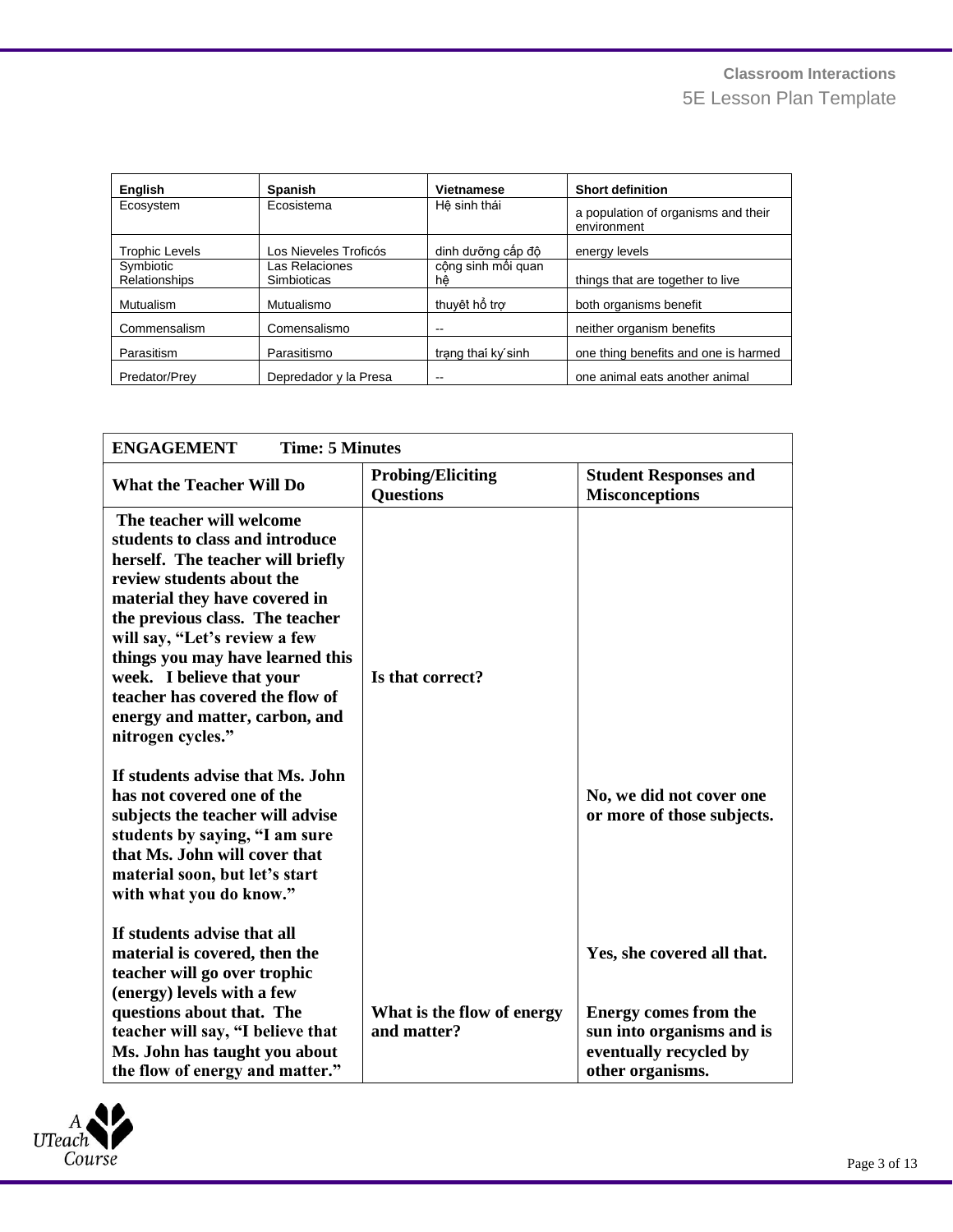| You learned that energy<br>stored by the organisms at<br>each trophic level is about<br>one-tenth the energy<br>stored by the organism in<br>the level below. Why does<br>it seem that some energy<br>or matter is lost?<br>(See slide 13 of PPT for | It is how energy and<br>matter goes into the food<br>chains and consists of<br>interactions between<br>producers, consumers and<br>decomposers. Solar<br>energy, water, nutrients,<br>and carbon dioxide are<br>taken in by producers,<br>plants, who manufacture<br>glucose through the<br>process of photosynthesis.<br><b>Glucose becomes energy</b><br>for the producer and for<br>consumers. Animals are<br>consumers. Plant eaters<br>are herbivores. Animals<br>that eat other animals are<br>called carnivores.<br><b>Animals that eat plants</b><br>and other animals are<br>called omnivores. When<br>producers (autotrophs)<br>and consumers<br>(heterotrophs) die,<br>decomposers, like bacteria<br>and fungus, break down<br>these bodies into nutrients<br>that go back into the soil,<br>which then re-enter the<br>food chain and are utilized<br>by producers. Sometimes,<br>detrivores "scavengers"<br>eat the dead things.<br>Some energy is lost<br>through heat from and<br>through its utilization for<br>work, like running,<br>breathing or digestion. |
|------------------------------------------------------------------------------------------------------------------------------------------------------------------------------------------------------------------------------------------------------|--------------------------------------------------------------------------------------------------------------------------------------------------------------------------------------------------------------------------------------------------------------------------------------------------------------------------------------------------------------------------------------------------------------------------------------------------------------------------------------------------------------------------------------------------------------------------------------------------------------------------------------------------------------------------------------------------------------------------------------------------------------------------------------------------------------------------------------------------------------------------------------------------------------------------------------------------------------------------------------------------------------------------------------------------------------------------------|
| this LP)                                                                                                                                                                                                                                             |                                                                                                                                                                                                                                                                                                                                                                                                                                                                                                                                                                                                                                                                                                                                                                                                                                                                                                                                                                                                                                                                                |

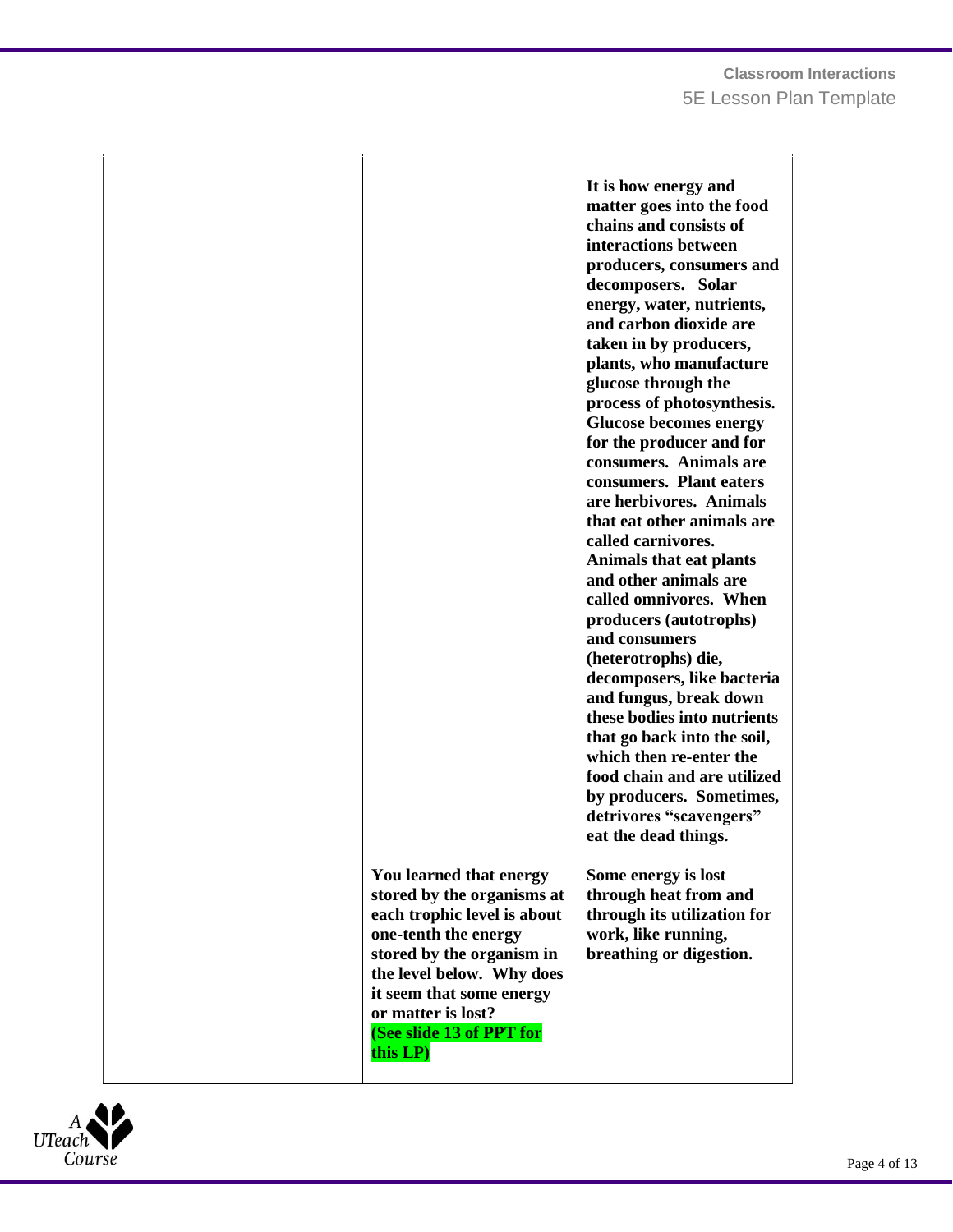| What is the carbon cycle?      | CO2 that is dissolved in<br>water or is in the air is<br>used during<br>photosynthesis by plants,<br>algae, and bacteria.<br>CO <sub>2</sub> then returns to the<br>air and water in one of<br>three ways Cellular<br><b>Respiration-using oxygen</b><br>to break down food;<br><b>Combustion-burning fossil</b><br>fuels (coal, oil, natural<br>gas); Erosion-limestone<br>from sediment of decayed<br>shells erodes releasing<br>carbon.                                                                                                                                                                                                                                                                                                                           |
|--------------------------------|----------------------------------------------------------------------------------------------------------------------------------------------------------------------------------------------------------------------------------------------------------------------------------------------------------------------------------------------------------------------------------------------------------------------------------------------------------------------------------------------------------------------------------------------------------------------------------------------------------------------------------------------------------------------------------------------------------------------------------------------------------------------|
| What is the nitrogen<br>cycle? | Nitrogen, N2, makes up<br>79% of Earth's<br>atmosphere.<br>Most organisms cannot<br>use it in this form $(N2)$ , so<br>we rely on bacteria to<br>break the N2 bond during<br>nitrogen fixation, which<br>binds nitrogen to<br>hydrogen to form<br>ammonia (NH3).<br>Nitrogen-fixing bacteria<br>are found in the nodules<br>on the roots of beans,<br>birch and alder trees and<br>some other plants.<br>1. Nitrogen-fixing bacteria<br>convert N2 to NH3<br>(ammonia).<br>2. NH3 goes through<br>nitrification by nitrifying<br>bacteria to convert it to<br>NO3 (nitrate).<br>3. NO3 is assimilated<br>(taken up by the roots of<br>plants.)<br>4. Denitrifying bacteria<br>then convert the NO3 to<br>N <sub>2</sub> so it can return to the<br>atmosphere during |

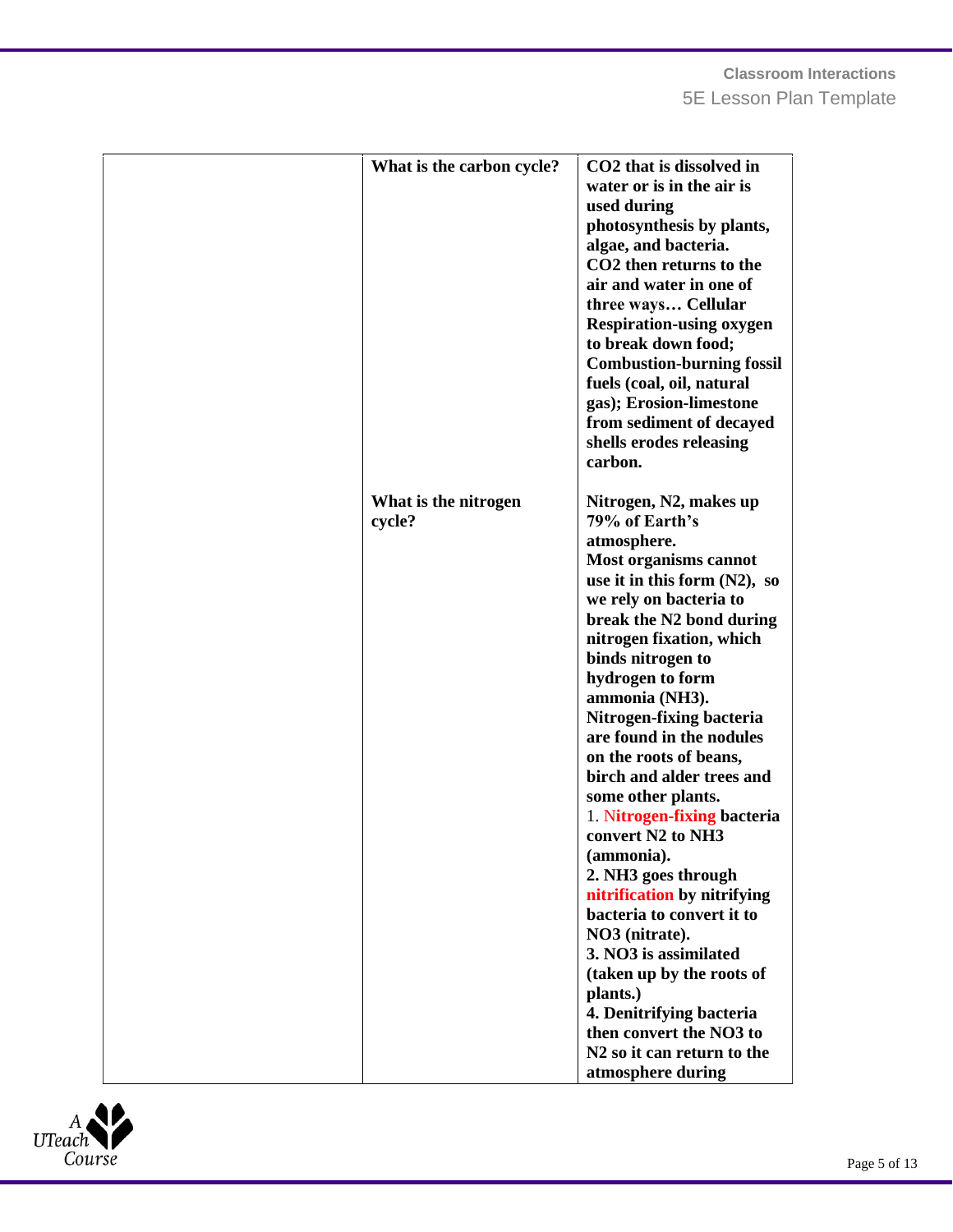| The teacher will pass out a pre-<br>quiz and say, "Please take two<br>minute to answer two quick<br>questions.<br>The teacher will say, "Great!<br>You are all off to a good start."<br>The teacher will say, "We will<br>learn more about symbiotic<br>relationships in a few minutes."<br>The teacher will say, "Let's<br>move into groups and get busy<br>with our exploration into<br>symbiotic relationships." | <b>Students please write your</b><br>name on the paper, answer<br>the questions and raise<br>your hand when you are<br>finished.                                                                                                                            | denitrification.<br><b>Ammonification is the</b><br>production of ammonia by<br>bacteria during the decay<br>of urine.<br>The ammonia produced in<br>this step can also be<br>assimilated by plants or<br>goes through nitrification.<br>(Have Ms. Fisk pass out<br>and pick up quiz.) |
|---------------------------------------------------------------------------------------------------------------------------------------------------------------------------------------------------------------------------------------------------------------------------------------------------------------------------------------------------------------------------------------------------------------------|-------------------------------------------------------------------------------------------------------------------------------------------------------------------------------------------------------------------------------------------------------------|----------------------------------------------------------------------------------------------------------------------------------------------------------------------------------------------------------------------------------------------------------------------------------------|
| <b>Evaluation/Decision Point</b><br><b>Assessment</b>                                                                                                                                                                                                                                                                                                                                                               | <b>Assessment</b>                                                                                                                                                                                                                                           | <b>Student Outcomes</b>                                                                                                                                                                                                                                                                |
| The teacher will pass out a pre-<br>quiz sheet and have students<br>answer two multiple choice<br>questions about symbiosis.                                                                                                                                                                                                                                                                                        | <b>Students' responses to</b><br>questions will allow the<br>teacher to assess where<br>they are as far as<br>background and any<br>misconceptions can be<br>addressed. If most of the<br>students are comfortable<br>with the review, we will<br>continue. | Students will have an idea<br>about what they are about<br>to explore.                                                                                                                                                                                                                 |

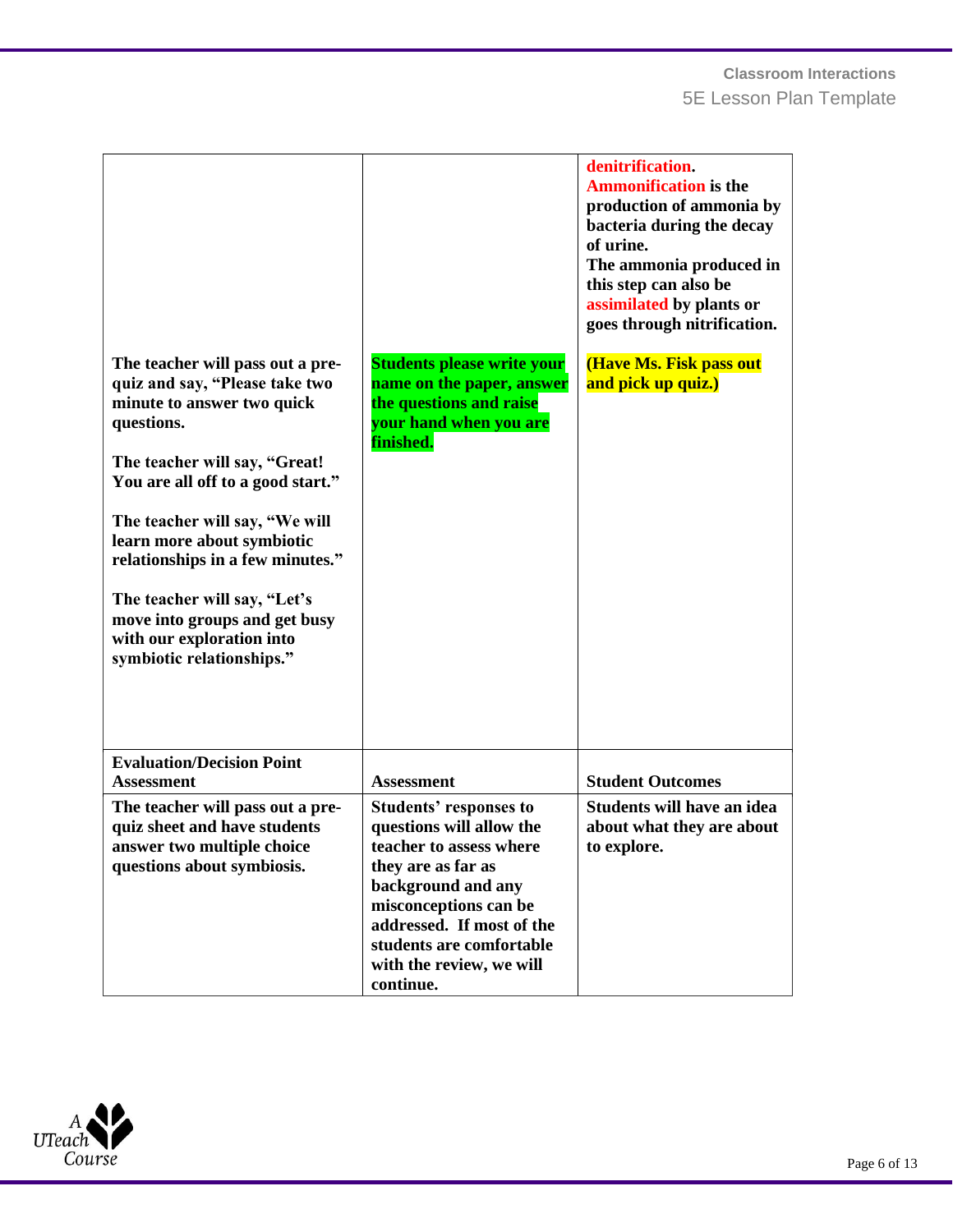| <b>EXPLORATION</b><br><b>Time: 25 Minutes</b>                                                                                                                                                                                                                                                                                                                                                                                                                                                                                                                         |                                              |                                                                              |  |
|-----------------------------------------------------------------------------------------------------------------------------------------------------------------------------------------------------------------------------------------------------------------------------------------------------------------------------------------------------------------------------------------------------------------------------------------------------------------------------------------------------------------------------------------------------------------------|----------------------------------------------|------------------------------------------------------------------------------|--|
| <b>What the Teacher Will Do</b>                                                                                                                                                                                                                                                                                                                                                                                                                                                                                                                                       | <b>Probing/Eliciting</b><br><b>Questions</b> | <b>Student Responses and</b><br><b>Misconceptions</b>                        |  |
| The teacher will say, "I need all<br>everyone's attention, please. We<br>are about into move to groups<br>and move through several<br>stations. I have some cards with<br>information and photos that will<br>match up with the data sheet I<br>am passing out to you. Please<br>move quietly when time is up<br>and start on the next station.<br>You will only have four minutes<br>per station and we only have 20<br>minutes to do this activity. You<br>will not see all of the stations.<br>You will only have time for five<br>stations. Make the most of it." |                                              | <b>Students should be sitting</b><br>at their desks and paying<br>attention. |  |
| The teacher will say, "Take a<br>look at your data sheet. Your<br>station numbers will correspond<br>with your data sheets. The<br>pictures will also help you check<br>to make sure you are writing on<br>the correct line. Please pay<br>attention to these visual cues<br>while you are working through<br>the stations.                                                                                                                                                                                                                                           |                                              |                                                                              |  |
| "When I call your name please<br>take your data sheet and your<br>pen and move to the station that<br>matches your assigned group.<br>Let's be quick and quiet so we<br>can get this done efficiently."                                                                                                                                                                                                                                                                                                                                                               |                                              |                                                                              |  |
| The teacher will then call name<br>and station assignments.                                                                                                                                                                                                                                                                                                                                                                                                                                                                                                           |                                              |                                                                              |  |
| **When completed, the teacher<br>will set the timer four minutes to                                                                                                                                                                                                                                                                                                                                                                                                                                                                                                   |                                              |                                                                              |  |

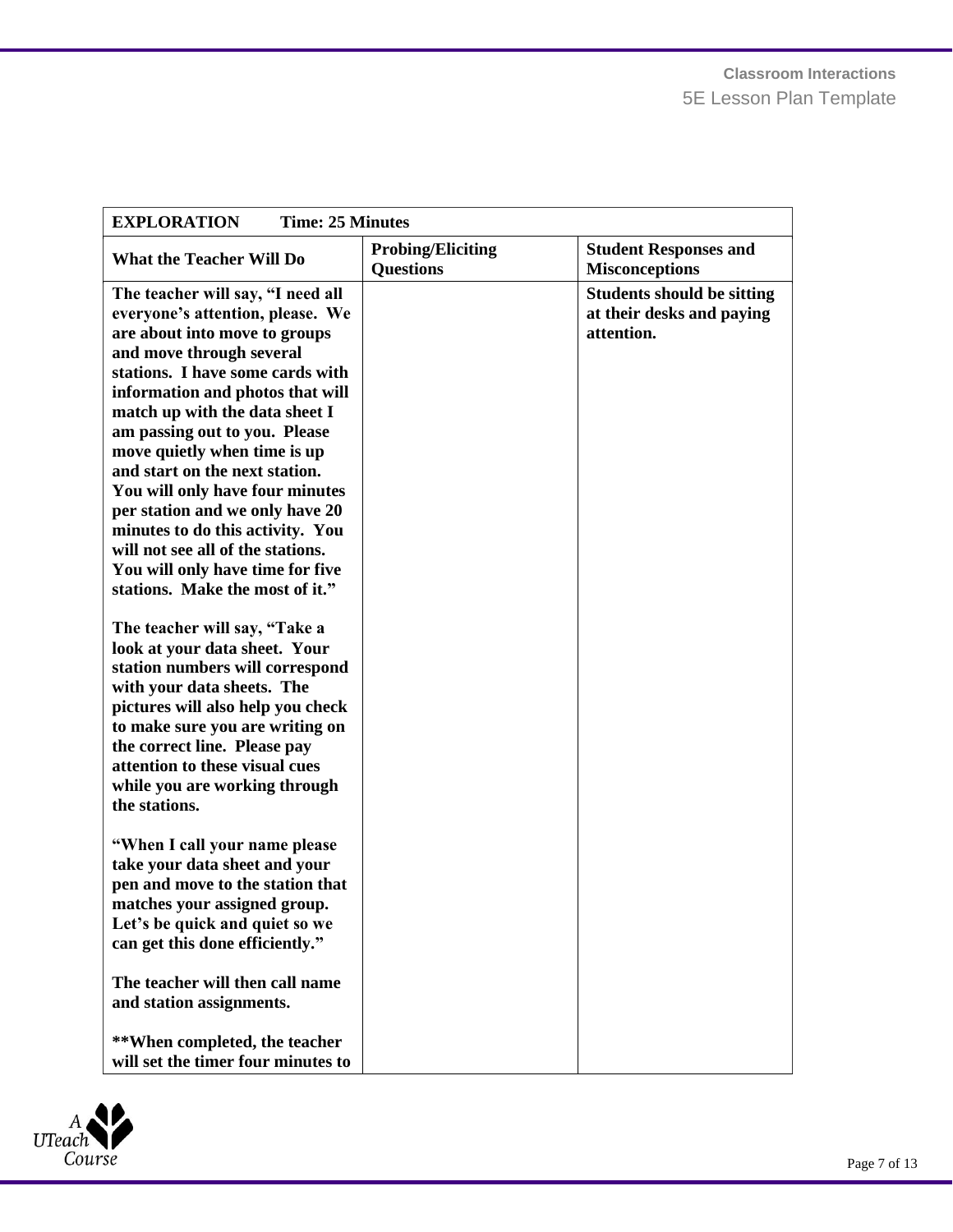| start. The teacher will say,<br>"Time starts now. Go!" The<br>teacher will announce when one<br>minute is left.                                                                                                                                                                            |                                                                                                                                                                                                                                |                                                                                                                                                          |
|--------------------------------------------------------------------------------------------------------------------------------------------------------------------------------------------------------------------------------------------------------------------------------------------|--------------------------------------------------------------------------------------------------------------------------------------------------------------------------------------------------------------------------------|----------------------------------------------------------------------------------------------------------------------------------------------------------|
| When time is complete, the<br>teacher will say, "Stop! Time is<br>up. Follow the arrows and move<br>to the next station."                                                                                                                                                                  | The teacher will circulate<br>about the lab checking for<br>student understanding by<br>observing their progress<br>through the various                                                                                        | <b>Students will be</b><br>encouraged to ask for help<br>from the teacher or from<br>each other. Students will<br>be encouraged to quietly               |
| Once the students have moved to<br>the next station, the teacher will<br>begin again from **. Repeat<br>until students have completed                                                                                                                                                      | stations and asking<br>students about their<br>perceptions.                                                                                                                                                                    | discuss amongst<br>themselves the<br>information at each<br>station.                                                                                     |
| five rotations.<br><b>Upon completion of final</b>                                                                                                                                                                                                                                         | What do you see going on<br>in this description?                                                                                                                                                                               |                                                                                                                                                          |
| rotation, the teacher will say,<br>"Okay, that was our last station.<br><b>Everyone move quickly and</b><br>quietly back to your seats."                                                                                                                                                   | Why do you think this is<br>parasitism, etc.                                                                                                                                                                                   | Well, this dog died<br>because of the<br>heartworms.                                                                                                     |
|                                                                                                                                                                                                                                                                                            | How do you know?                                                                                                                                                                                                               | They had a negative<br>impact on the dog's life.                                                                                                         |
|                                                                                                                                                                                                                                                                                            | <b>Explain to me what you</b><br>read. Does what you read<br>and what you wrote on the<br>data sheet make sense?                                                                                                               | Yes, because it explains<br>what I read.                                                                                                                 |
| <b>Evaluation/Decision Point</b><br><b>Assessment</b>                                                                                                                                                                                                                                      | <b>Assessment</b>                                                                                                                                                                                                              | <b>Student Outcomes</b>                                                                                                                                  |
| The teacher will have monitored<br>the students' progress<br>throughout the gallery walk.<br><b>Based on student completion of</b><br>data sheets, if most students<br>have information down on the<br>sheet, then we will move back to<br>the desks and continue with the<br>explanation. | The teacher will walk<br>around the stations and<br>ask students questions<br>about how they arrived at<br>their answers.<br><b>Has everyone finished</b><br>their data sheet? Raise<br>your hand high if you are<br>finished. | <b>Most students will have</b><br>their data sheets<br>completed. Students will<br>consider how organisms<br>are interconnected<br>throughout the biome. |

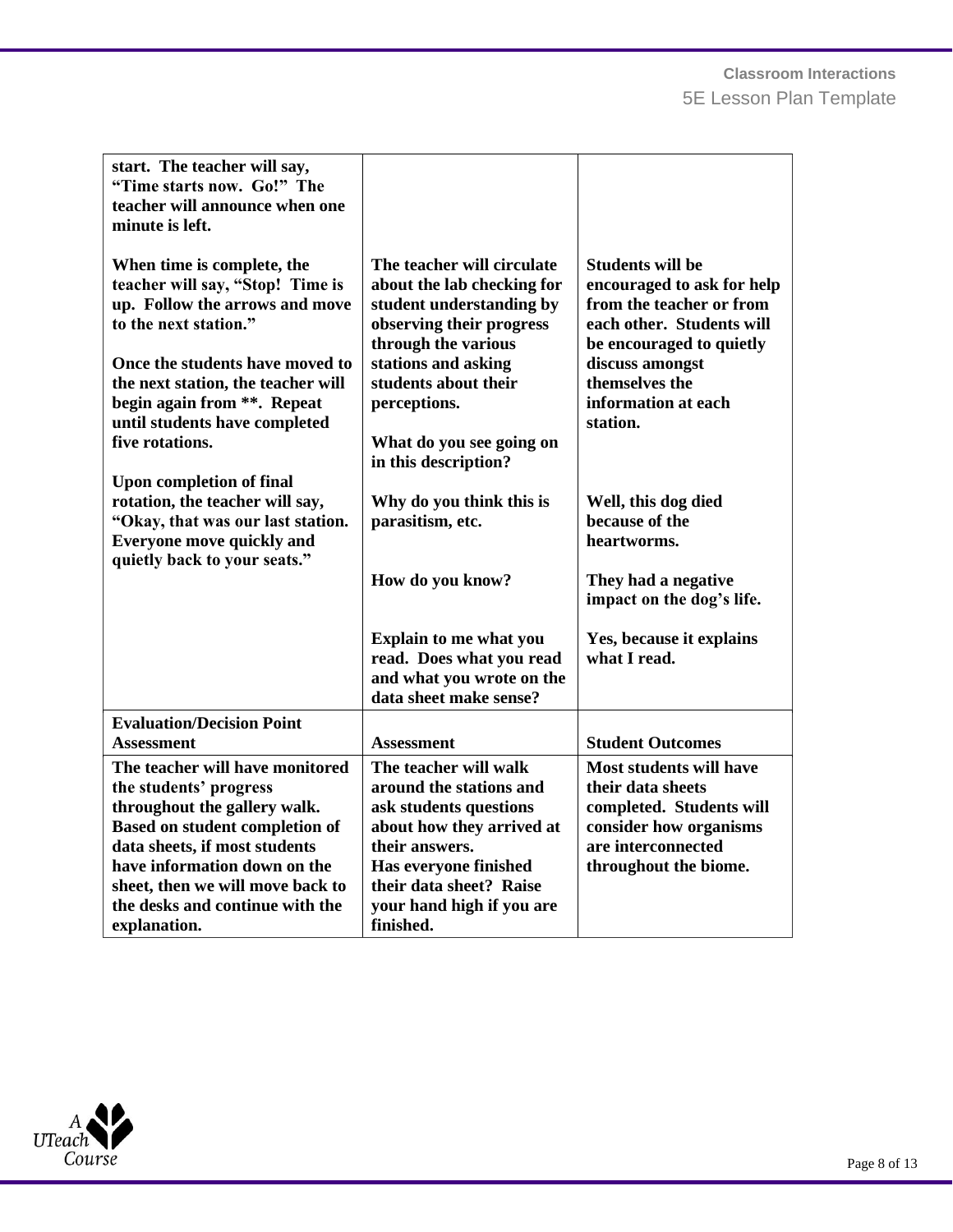| <b>EXPLANATION</b><br><b>Time: 10 Minutes</b>                                                                                                                                                          |                                                                                         |                                                                                                                                        |
|--------------------------------------------------------------------------------------------------------------------------------------------------------------------------------------------------------|-----------------------------------------------------------------------------------------|----------------------------------------------------------------------------------------------------------------------------------------|
|                                                                                                                                                                                                        |                                                                                         |                                                                                                                                        |
| <b>What the Teacher Will Do</b>                                                                                                                                                                        | <b>Probing/Eliciting</b><br><b>Questions</b>                                            | <b>Student Responses and</b><br><b>Misconceptions</b>                                                                                  |
| The teacher will say, "Please<br>open your interactive notebooks<br>and let's draw a four-square to<br>organize our thoughts about<br>symbiotic relationships."                                        | Does anyone know what a<br>symbiotic relationship is?                                   | It is a relationship<br>between two different<br>organisms.                                                                            |
| While students are drawing the<br>four square, advance the PPT to<br>slide #34. Instruct students to<br>take notes in their own words to                                                               | Can you think of another<br>way to define mutualism?                                    | Mutualism is when two<br>organisms are helping<br>each other out.                                                                      |
| help them remember what these<br>words mean, a working<br>definition. Read through the<br>PPT to help students learn the<br>material. Ask the students to<br>practice saying the vocabulary            | commensalism?                                                                           | <b>Commensalism is when</b><br>two organisms live<br>together and neither one is<br>helped or hurt. They just<br>live together.        |
| words as a group. [Note: If<br>these were my students, I would<br>have them come up with their<br>own definitions and spend more<br>time with underlying concepts of<br>flow of energy and matter, but | parasitism?                                                                             | <b>Parasitism is when one</b><br>thing lives off another<br>thing. It could be bad or<br>good for the other<br>organism.               |
| for the sake of time, and to<br>satisfy the requirements of the<br>curriculum, I will stick with the<br>prepared lesson notes that they<br>want in the student notebooks.]                             | predator/prey<br>relationship?                                                          | <b>Predation is when one</b><br>organism is hunting for<br>food and the other<br>organism IS the food. One<br>of them is going to die. |
| The teacher will say, "Please be<br>sure that you put in your notes<br>the symbols that represent the<br>effect of the type of symbiotic                                                               | Have you ever thought                                                                   | Only in school. No. Yes,                                                                                                               |
| relationship has on each<br>organism. This is very<br>important. If you are able to<br>determine who is benefitting                                                                                    | about how much we rely<br>on other organisms that<br>sustain us?                        | when I go to the store.                                                                                                                |
| from the relationship, then you<br>should also be able to name it, as<br>defined in this four-square<br>activity.                                                                                      | Do you know that you are<br>a host to a variety of<br>bacteria? Why do we need<br>them? | Ew! No. Yes, for<br>digestion.                                                                                                         |

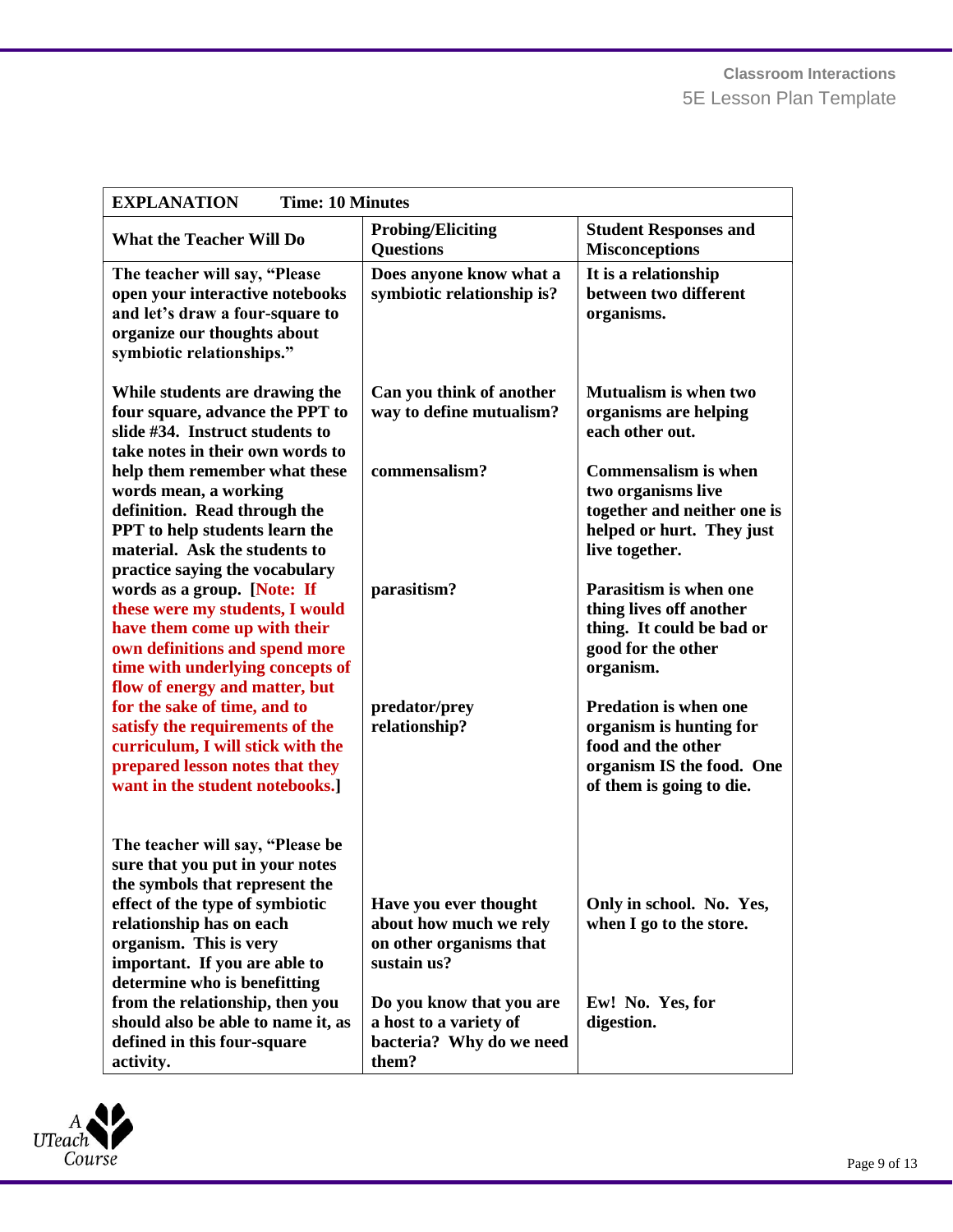| The teacher will say, "I read an<br>article that stated, 'More than<br>500 different species of bacteria<br>exist in our bodies, making up<br>more than 100 trillion cells.<br>Because our bodies are made of            | Note:<br>http://www.wired.com/medt<br>ech/health/news/2004/10/65<br>252                                                            |                                                                                                                                                                                                  |
|--------------------------------------------------------------------------------------------------------------------------------------------------------------------------------------------------------------------------|------------------------------------------------------------------------------------------------------------------------------------|--------------------------------------------------------------------------------------------------------------------------------------------------------------------------------------------------|
| only some several trillion human<br>cells, we are somewhat<br>outnumbered by the aliens. It<br>follows that most of the genes in<br>our bodies are from bacteria,<br>too.                                                | What do you think about<br>that?                                                                                                   | That's just creepy, but<br>cool. I did not know that.                                                                                                                                            |
| Luckily for us, the bacteria are<br>on the whole commensal,<br>sharing our food but doing no<br>real harm. (The word derives<br>from the Latin meaning to share                                                          | If something caused the<br>bacteria in your body to<br>not function efficiently,<br>what will happen to you?                       | I could get sick. I might<br>die. Different bacteria<br>might pick up the slack. I<br>might have to go to the<br>doctor.                                                                         |
| a table for dinner.) In fact, they<br>are often beneficial: Our<br>commensal bacteria protect us<br>from potentially dangerous<br>infections. They do this through<br>close interaction with our<br>immune systems.""    | What about yogurt and all<br>those pro-biotic products<br>at the store? Why would<br>it be a good idea to<br>consume these things? | Most yogurts contains live<br>cultures of bacteria that<br>will aid in digestion and<br>the probiotic stuff does,<br>too. It could replace the<br>bacteria that are not<br>working correctly.    |
| The teacher says, "Let's think<br>about our lab and what we<br>found out."                                                                                                                                               | What did Group 1 find out<br>at your last station (#5<br>E.coli and mammals)?                                                      | E. Coli gets protection and<br>food from mammals and<br>helps with digestion.<br>Mutualism.                                                                                                      |
| [Note: There will likely not be<br>enough time to review each<br>station. Keep a close eye on time<br>and make sure there is enough<br>time to do the post quiz. If<br>necessary, the elaboration can be<br>eliminated.] | What did Group 2 find out<br>at your last station (#6<br><b>Heartworms and dogs)?</b>                                              | <b>Mosquitos carry</b><br>heartworm larvae and<br>deposits them when the<br>bite a dog. The<br>heartworms live and<br>reproduce in the dogs<br>heart and eventually the<br>dog dies. Parasitism. |
| [Ask Ms. Fisk to pass out the<br>post-quiz when there are seven<br>minutes left in class.]                                                                                                                               | What did Group 3 find out<br>at your last station (#7<br><b>Termites and protozoa)?</b>                                            | The termites eat wood, but<br>only because there is a<br>protozoa that lives inside<br>them that makes an<br>enzyme that help<br>breakdown cellulose.<br>Mutualism.                              |

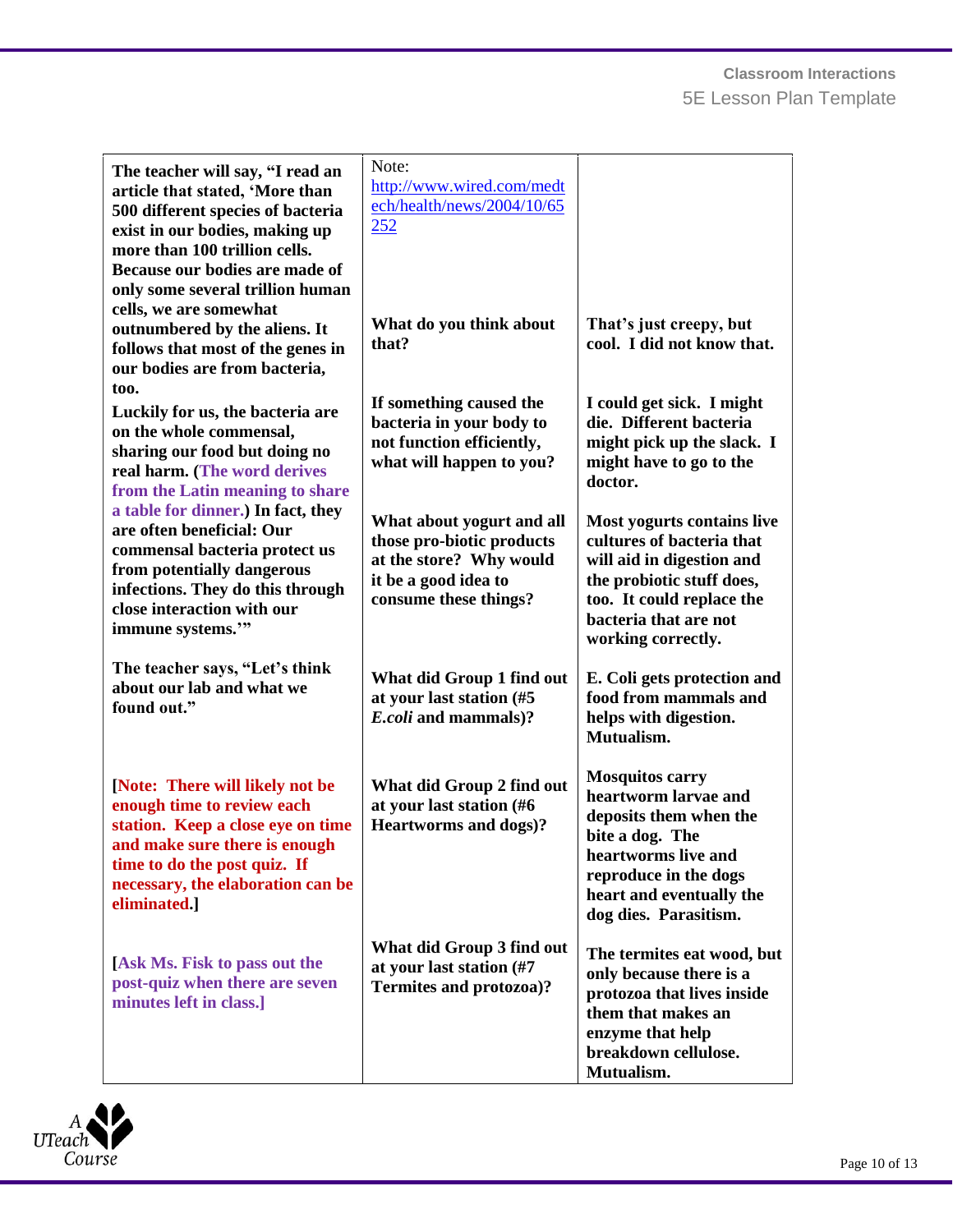|                                        | What did Group 4 find out<br>at your last station (#8) | The egrets eat the insects<br>that the large mammal          |
|----------------------------------------|--------------------------------------------------------|--------------------------------------------------------------|
|                                        | Cattle egret and grazers)?                             | stirs up. It is also                                         |
|                                        |                                                        | protected by the animal.                                     |
|                                        |                                                        | Commensalism.                                                |
|                                        |                                                        |                                                              |
|                                        | What did Group 5 find out                              | The lion eats the zebra.                                     |
|                                        | at your last station (#1                               | Predation.                                                   |
|                                        | Lion and Zebra)?                                       |                                                              |
|                                        |                                                        |                                                              |
|                                        | What did Group 6 find out                              | The lichen collects water                                    |
|                                        | at your last station (#2)                              | and minerals and the                                         |
|                                        | Green algae and fungus)?                               | algae produces food. They<br>cannot live without each        |
|                                        |                                                        | other. Mutualism.                                            |
|                                        |                                                        |                                                              |
|                                        | What did Group 7 find out                              | The Remora doesn't do                                        |
|                                        | at your last station (#3                               | anything for the shark.                                      |
|                                        | <b>Shark and remora)?</b>                              | Remora does eat scraps                                       |
|                                        |                                                        | left by the shark or shark                                   |
|                                        |                                                        | feces. Commensalism.                                         |
|                                        |                                                        |                                                              |
|                                        | What did Group 8 find out                              | <b>Mistletoe takes nutrients</b>                             |
|                                        | at your last station (#4                               | away from the tree. If                                       |
|                                        | <b>Mistletoe and tree)?</b>                            | there is a lot of mistletoe,<br>it can cause the tree to not |
|                                        |                                                        | grow or the tree could die.                                  |
|                                        |                                                        | Parasitism.                                                  |
| <b>Evaluation/Decision Point</b>       |                                                        |                                                              |
| <b>Assessment</b>                      | <b>Assessment</b>                                      | <b>Student Outcomes</b>                                      |
| <b>Students should hve their four-</b> | <b>Constant checking for</b>                           | <b>Students should be able to</b>                            |
| square completed and most, if          | understanding by calling                               | recognize symbiotic                                          |
| not all, of the stations reviewed      | on students that are less                              | relationships and recall                                     |
| in discussion.                         | inclined to participate                                | the term that describes it.                                  |
|                                        | should help make it clear                              | It will take study time for                                  |
|                                        | that most students are able                            | the vocabulary to be                                         |
|                                        | to justify their answers.                              | learned.                                                     |

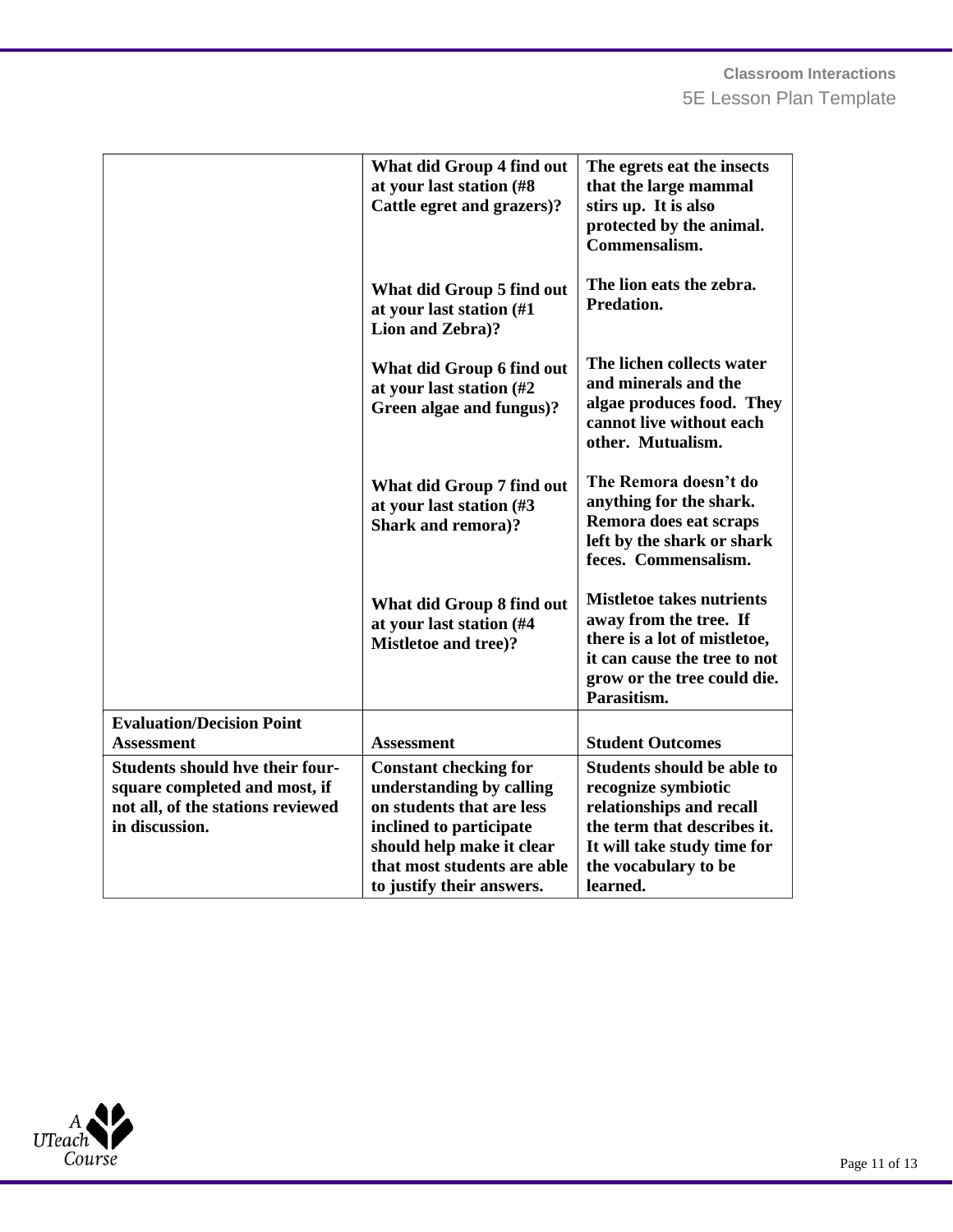| <b>ELABORATION</b><br><b>Time: 5 Minutes</b>                                                                                       |                                                                                                                  |                                                               |  |
|------------------------------------------------------------------------------------------------------------------------------------|------------------------------------------------------------------------------------------------------------------|---------------------------------------------------------------|--|
| <b>What the Teacher Will Do</b>                                                                                                    | <b>Probing/Eliciting</b><br><b>Questions</b>                                                                     | <b>Student Responses and</b><br><b>Misconceptions</b>         |  |
| The teacher will say, "How<br>about a video? I actually found<br>one that is kind of funny and will<br>help you remember symbiotic | What do you think about<br>the song?                                                                             | It was weird. It was<br>funny. I hated it. I liked<br>it.     |  |
| relationships."<br>The teacher will play the video.                                                                                | It's a little goofy, but<br>weren't you able to start<br>remembering the different<br>relationships and how they | Yes, I did start singing<br>along and that helps me<br>learn. |  |
| http://www.youtube.com/watch?<br>v=xNm7dg3BiyU&feature=relat<br>$ed$                                                               | are part of a bigger<br>picture: the connectedness<br>of all organisms?                                          | No, I already know this<br>stuff.                             |  |
| <b>Evaluation/Decision Point</b><br>Assessment                                                                                     | <b>Assessment</b>                                                                                                | <b>Student Outcomes</b>                                       |  |